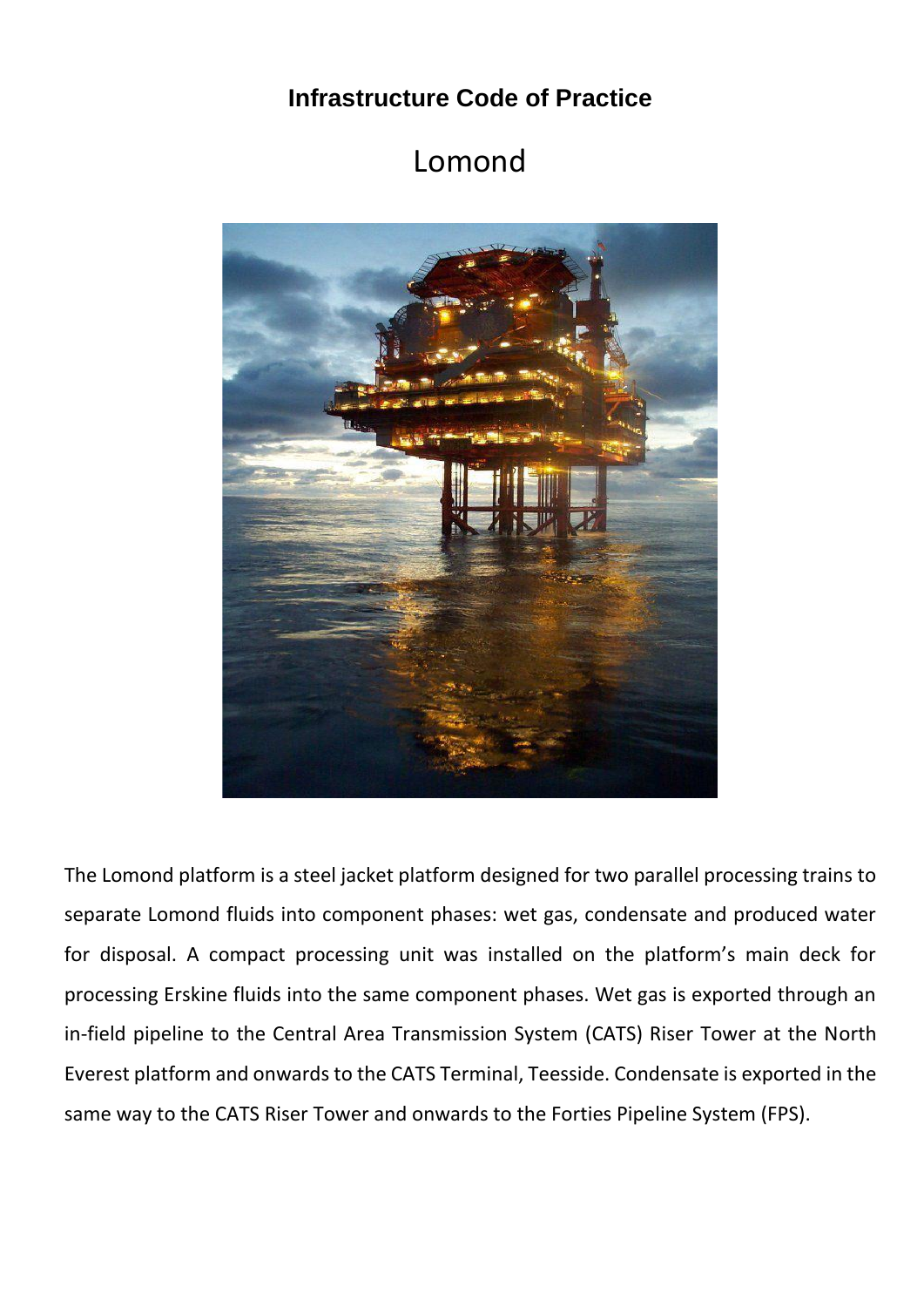| <b>Key Facts</b>              |                                                                                                                                                                                                                                                          |  |  |  |
|-------------------------------|----------------------------------------------------------------------------------------------------------------------------------------------------------------------------------------------------------------------------------------------------------|--|--|--|
| Field                         | Lomond                                                                                                                                                                                                                                                   |  |  |  |
| <b>Block</b>                  | 23/21a                                                                                                                                                                                                                                                   |  |  |  |
| Sector                        | U.K. Central North Sea                                                                                                                                                                                                                                   |  |  |  |
| Approx. distance to land      | 145 nautical miles East of Aberdeen                                                                                                                                                                                                                      |  |  |  |
| <b>Water Depth</b>            | 83.8 metres (275 feet)                                                                                                                                                                                                                                   |  |  |  |
| <b>Hydrocarbons Produced</b>  | Gas and condensate                                                                                                                                                                                                                                       |  |  |  |
| <b>Export Method</b>          | 57.8 km gas and condensate export pipeline from Lomond to CATS riser at<br>North Everest. Thereafter, North Everest export condensate line to the<br>Forties pipeline to Cruden Bay and CATS gas export line to the CATS<br><b>Terminal at Teesside.</b> |  |  |  |
| Manned / Unmanned             | Manned                                                                                                                                                                                                                                                   |  |  |  |
| Operated / Non-Operated       | Operated                                                                                                                                                                                                                                                 |  |  |  |
| % of Chrysaor Equity          | 100.0%                                                                                                                                                                                                                                                   |  |  |  |
| <b>First Production</b>       | <b>July 1993</b>                                                                                                                                                                                                                                         |  |  |  |
| <b>Accommodation On Board</b> | 79                                                                                                                                                                                                                                                       |  |  |  |
| <b>Key Commercial Terms</b>   | Published Key Terms                                                                                                                                                                                                                                      |  |  |  |

| Infrastructure information                                                |                                                                                                                                                                                                                                                                                                                                                                                   |
|---------------------------------------------------------------------------|-----------------------------------------------------------------------------------------------------------------------------------------------------------------------------------------------------------------------------------------------------------------------------------------------------------------------------------------------------------------------------------|
| <b>Entry Specification:</b>                                               | Produced fluids must be commercially free of odours, materials, sand and<br>solids/fluids that might interfere or cause injury to the proper operation of<br>the Lomond facilities; which for the avoidance of doubt shall include any<br>material that would affect the merchantable value of Lomond products.                                                                   |
| <b>Exit Specification:</b>                                                | To meet the required specifications of Central Area Transmission System<br>(CATS) for export gas and the Forties Pipeline System (FPS) for export<br>condensate.                                                                                                                                                                                                                  |
| <b>Outline details of Primary</b><br>separation processing<br>facilities: | The Lomond platform has a single processing train for Lomond fluids, and<br>the Erskine Processing Module (EPM) train which processes Erskine fluids.<br>Initial stage separation for the Lomond process is through a two-stage<br>vertical separator; initial stage separation for the EPM process is through a<br>three-phase horizontal separator.                             |
| Outline details of gas<br>treatment facilities:                           | For the Lomond process, a single gas train consisting of booster compression<br>followed by TEG dehydration and export compression. A second parallel<br>compression train has been positively isolated. For the EPM process, a single<br>gas train consisting of TEG dehydration followed by export compression<br>(with flash gas compression from the second stage separator). |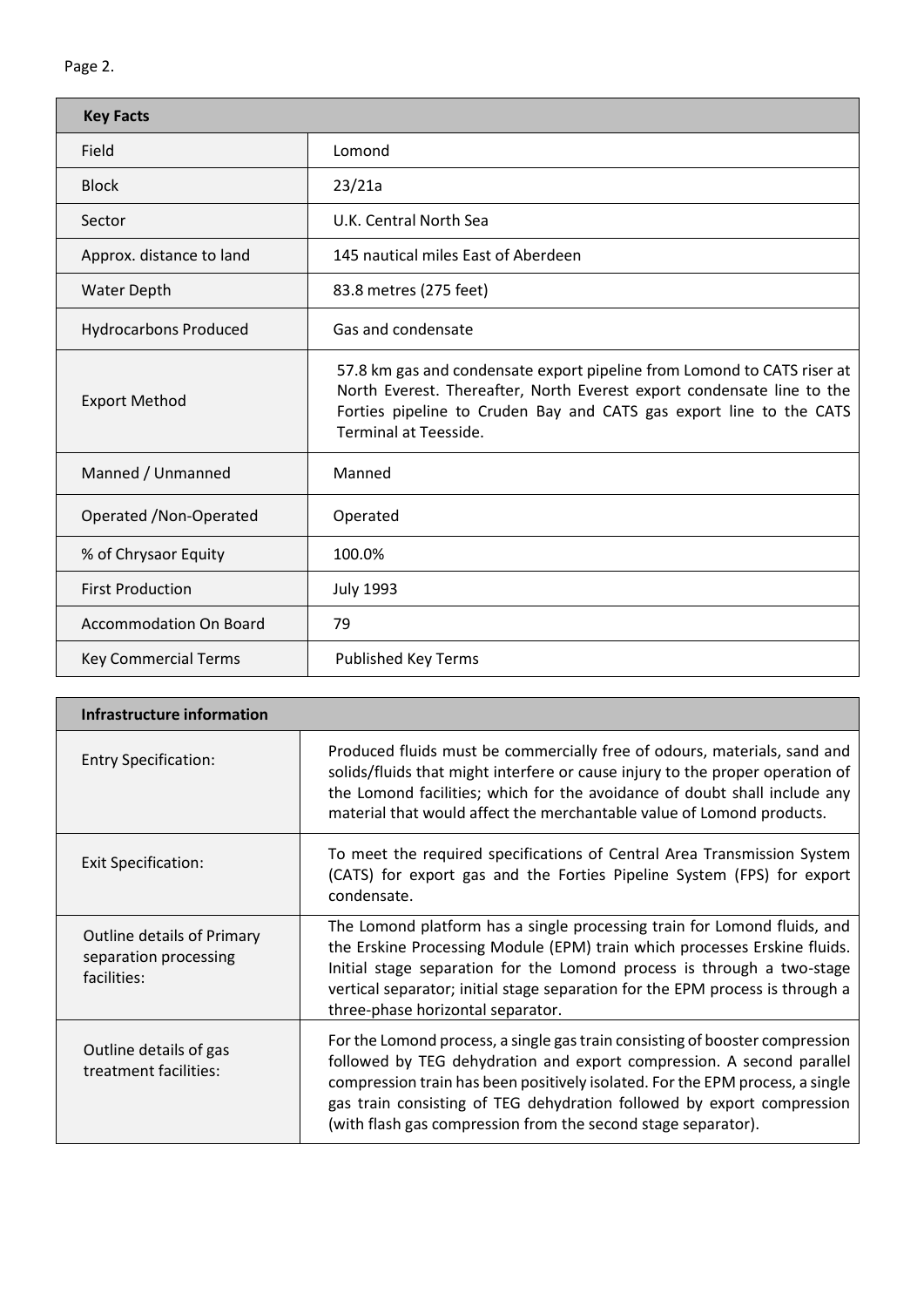| <b>Lomond Platform firm processing</b><br>capacity available |      | Ullage as % of system capacity |  |  | <b>Comment</b>                                                     |
|--------------------------------------------------------------|------|--------------------------------|--|--|--------------------------------------------------------------------|
|                                                              | 2022 | 2023 2024 2025 2026            |  |  |                                                                    |
| Oil export capacity                                          |      |                                |  |  | 10,000bbl/day (oil processing and<br>export)                       |
| Gas compression                                              |      |                                |  |  | 35 mmscfd (at 8 barg suction); more at<br>higher suction pressures |
| Gas export capacity                                          |      |                                |  |  | Governed by compression                                            |
| Gas lift capacity                                            |      |                                |  |  | None                                                               |
| Produced water handling capacity                             |      |                                |  |  | 5,000 bbl/day                                                      |
| Dehydration capacity                                         |      |                                |  |  | Governed by compression                                            |
| H2S removal capacity                                         |      |                                |  |  | None                                                               |
| Water injection capacity                                     |      |                                |  |  | <b>None</b>                                                        |

| <b>Erskine Production Module (EPM)</b> |      |      | Ullage as % of system capacity |      | <b>Comment</b>                                                       |
|----------------------------------------|------|------|--------------------------------|------|----------------------------------------------------------------------|
| firm processing capacity available     | 2022 | 2023 | 2024 2025                      | 2026 |                                                                      |
| Oil export capacity                    |      |      |                                |      | 16,000bbl/day (oil processing and<br>export)                         |
| Gas compression                        |      |      |                                |      | 110 mmscfd (at 40 barg suction); more<br>at higher suction pressures |
| Gas export capacity                    |      |      |                                |      | Governed by compression                                              |
| Gas lift capacity                      |      |      |                                |      | None                                                                 |
| Produced water handling capacity       |      |      |                                |      | 10,000 bbl/day                                                       |
| Dehydration capacity                   |      |      |                                |      | Governed by compression                                              |
| H2S removal capacity                   |      |      |                                |      | <b>None</b>                                                          |
| Water injection capacity               |      |      |                                |      | <b>None</b>                                                          |

Last update: January 2022 Disclaimer:

While this information has been prepared in good faith, no warranty or representation (implied or express) is made as to its accuracy, completeness or relevance for use by any other party and no liability is accepted by Harbour Energy under any circumstances relating to the information and the use thereof.